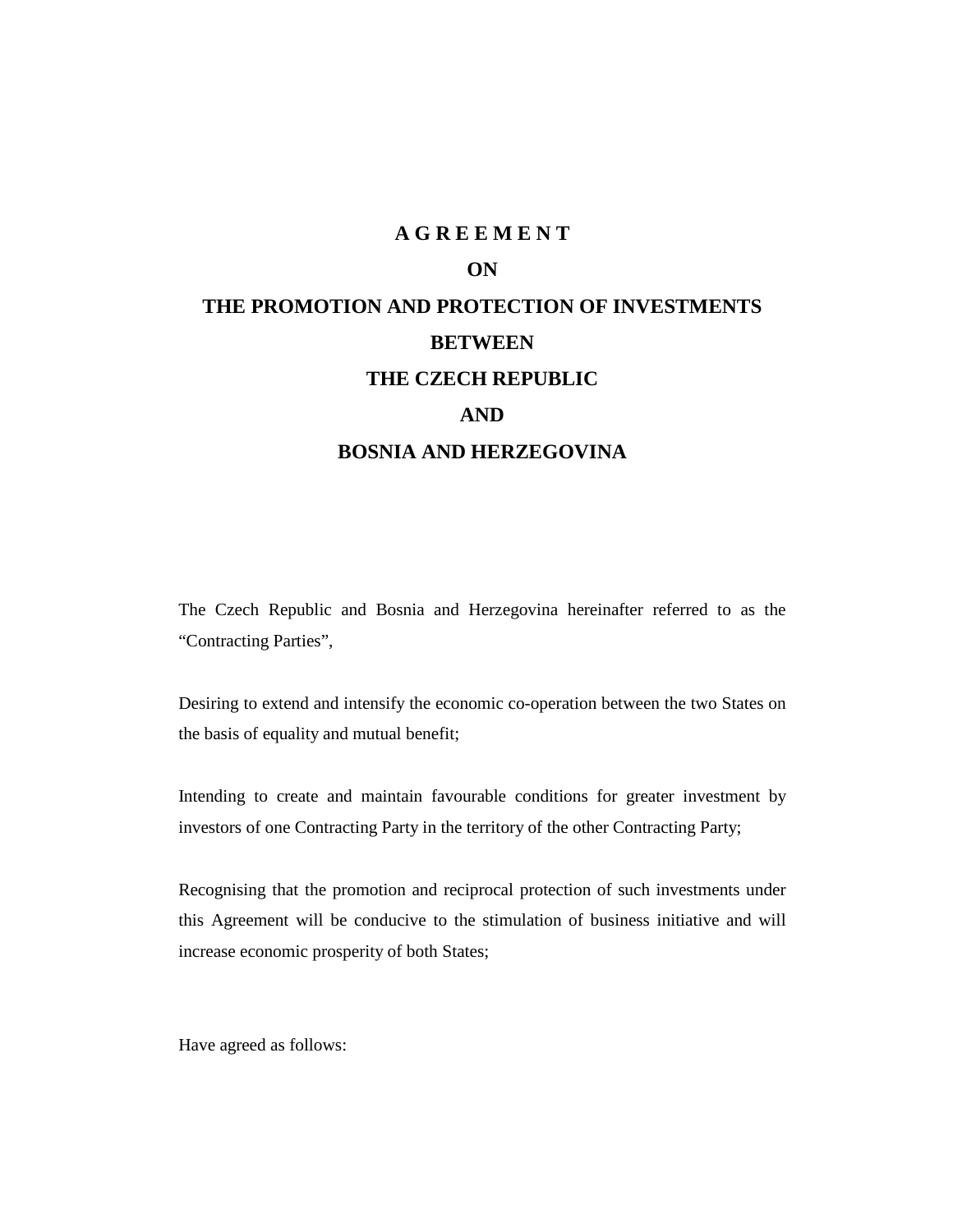### **ARTICLE 1 DEFINITIONS**

For the purposes of this Agreement:

- 1. The term "investment" means every kind of asset invested in connection with economic activities by an investor of one Contracting Party in the territory of the other Contracting Party in accordance with law and regulations of the latter and in particular, though not exclusively, shall include:
	- a) Movable and immovable property as well as any other property rights such as mortgages and liens or pledges;
	- b) Shares, stocks and any other form of participation in companies;
	- c) Claims to money or to any performance under contract having a financial value, associated with an investment;
	- d) Intellectual property rights such as copyright and neighbouring rights, industrial designs, technical processes, trademarks, tradenames, trade secrets, patents, know-how and goodwill associated with an investment;
	- e) Any right conferred by laws or under contract and licenses and permits pursuant to laws, including the concessions to search for, extract, cultivate or exploit natural resources.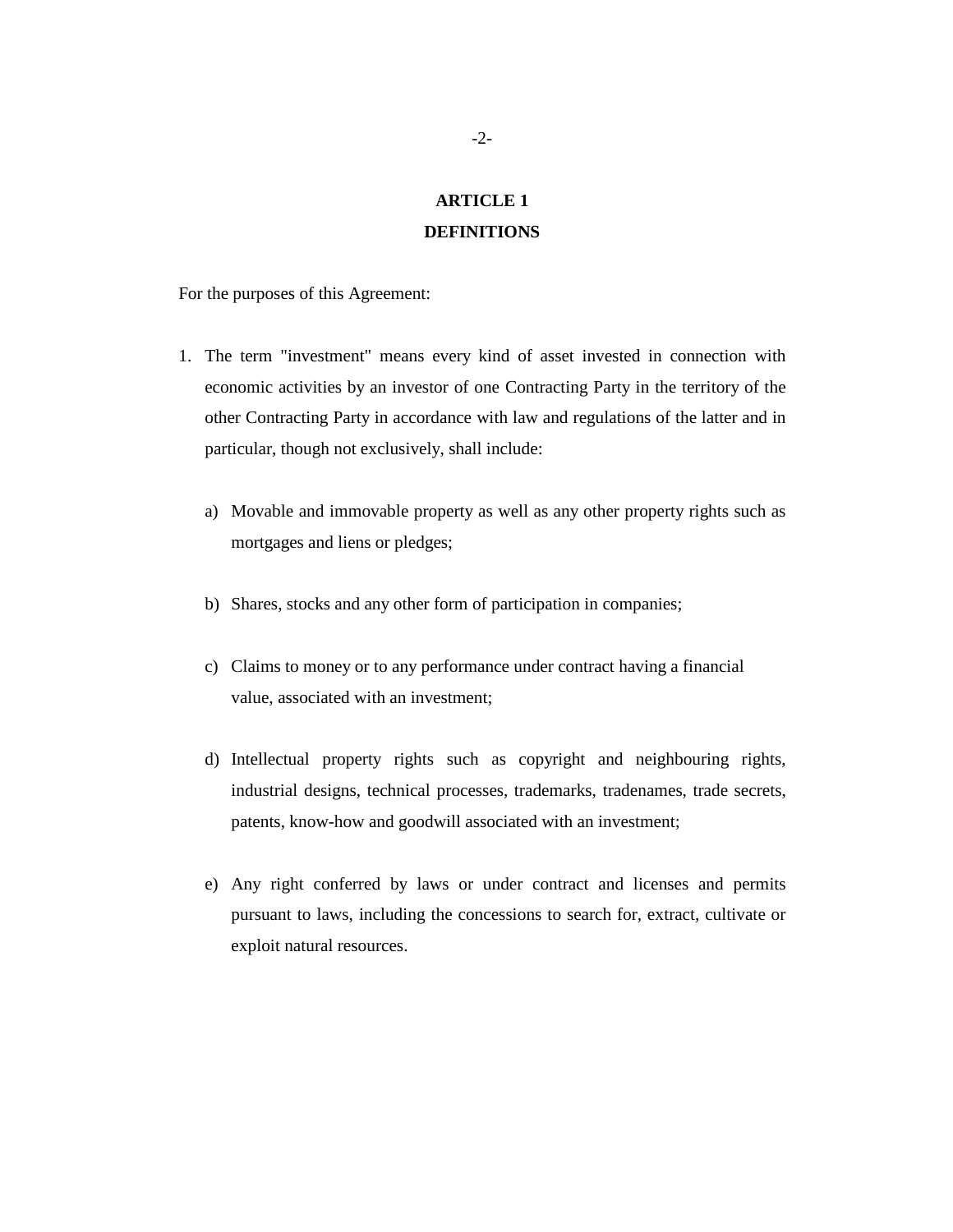Any subsequent change in the form in which assets are invested or reinvested shall not affect their character as investments provided that such change is in accordance with the laws and regulations of the Contracting Party in whose territory the investment has been made.

- 2. The term "investor" shall mean any natural or legal person who invests in the territory of the other Contracting Party.
	- a) In respect of the Czech Republic:
		- (i) The term "natural person" shall mean any natural person having the nationality of the Czech Republic in accordance with its laws;
		- (ii) The term "legal person" shall mean any entity incorporated or constituted in accordance with, and recognised as legal person by its laws, having the permanent seat in the territory of the Czech Republic.
	- b) In respect of Bosnia and Herzegovina:
		- (i) The term "natural person" shall mean natural persons deriving their status as Bosnia and Herzegovina citizens from the law in force in Bosnia and Herzegovina if they have permanent residence or main place of business in Bosnia and Herzegovina;
		- (ii) The term "legal person" shall mean legal persons established in accordance with the laws in force in Bosnia and Herzegovina, which have their registered seat, central management or main place of business in the territory of Bosnia and Herzegovina.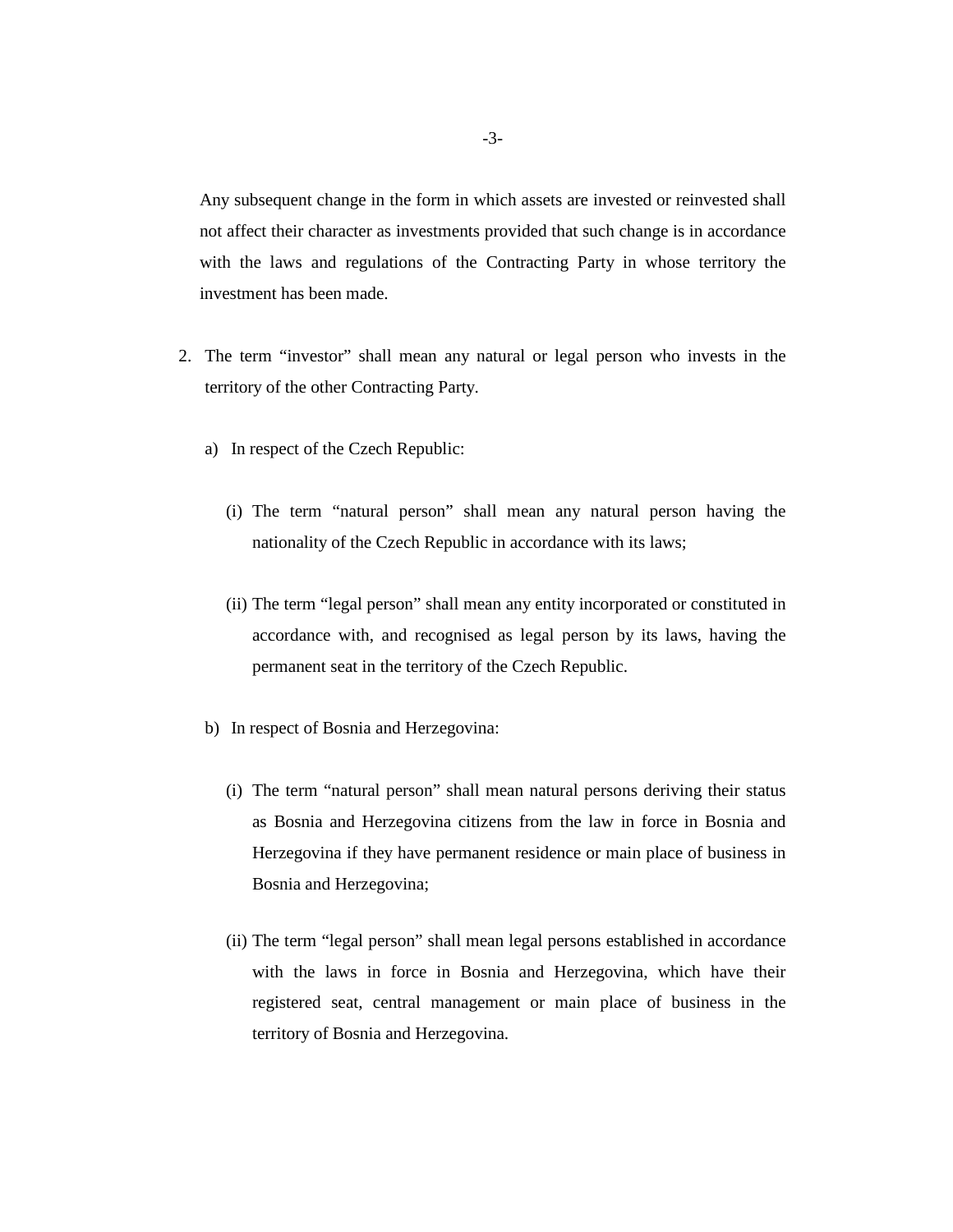- 3. The term "return" means an amount yielded by an investment and in particular, though not exclusively, includes royalties or licence fees, profits, interest related to loans, shares, dividends, capital gains and fees.
- 4. The term "territory" means:
	- a) With respect to the Czech Republic: the territory of the Czech Republic over which it exercises sovereignty, sovereign rights and jurisdiction in accordance with international law;
	- b) With respect to Bosnia and Herzegovina: all land territory of Bosnia and Herzegovina, its territorial sea, whole bed and subsoil and air space above, including any maritime area situated beyond the territorial sea of Bosnia and Herzegovina which has been or might in the future be designated under the law of Bosnia and Herzegovina in accordance with international law as an area within which Bosnia and Herzegovina may exercise rights with regard to the seabed and subsoil and the natural resources.

### **PROMOTION AND PROTECTION OF INVESTMENTS**

1. Either Contracting Party shall encourage and create favourable, stabile and transparent conditions for investors of the other Contracting Party to make investments in its territory and, within the framework of its laws and regulations, shall admit such investments.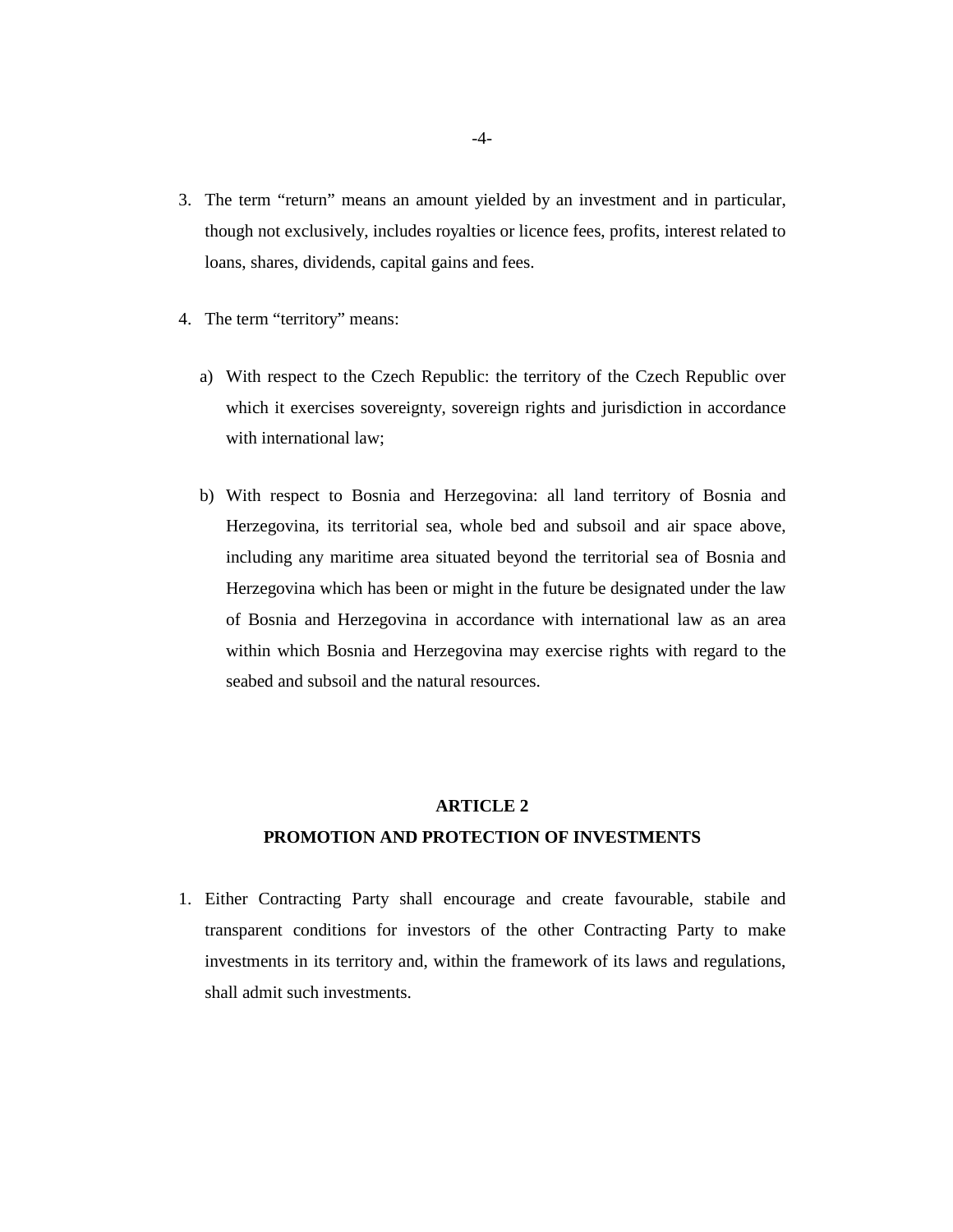2. Investments of investors of each Contracting Party shall at all times be accorded fair and equitable treatment and shall enjoy full protection and security in the territory of the other Contracting Party. Neither Contracting Party shall in any way impair by unreasonable or discriminatory measures the expansion, management, maintenance, use, enjoyment or disposal of investments in its territory of investors of the other Contracting Party.

### **ARTICLE 3 NATIONAL TREATMENT AND MOST-FAVOURED-NATION TREATMENT**

- 1. Each Contracting Party shall in its territory accord to investments and returns of investors of the other Contracting Party fair and equitable treatment which in any case shall not be less favourable than that which it accords to investments and returns of its own investors or to investments and returns of investors of any third State, whichever is more favourable to investments and returns of the investors of the other Contracting Party.
- 2. Neither Contracting Party shall in its territory subject investors of the other Contracting Party, as regards their expansion, management, maintenance, use, enjoyment or disposal of their investments to treatment less favourable than that which it accords to its own investors or to investors of any third State, whichever is more favourable to the investors of the other Contracting Party.
- 3. The provisions of paragraphs 1 and 2 of this Article shall not be construed so as to oblige one Contracting Party to extend to investors of the other Contracting Party the benefit of any treatment, preference or privilege resulting from: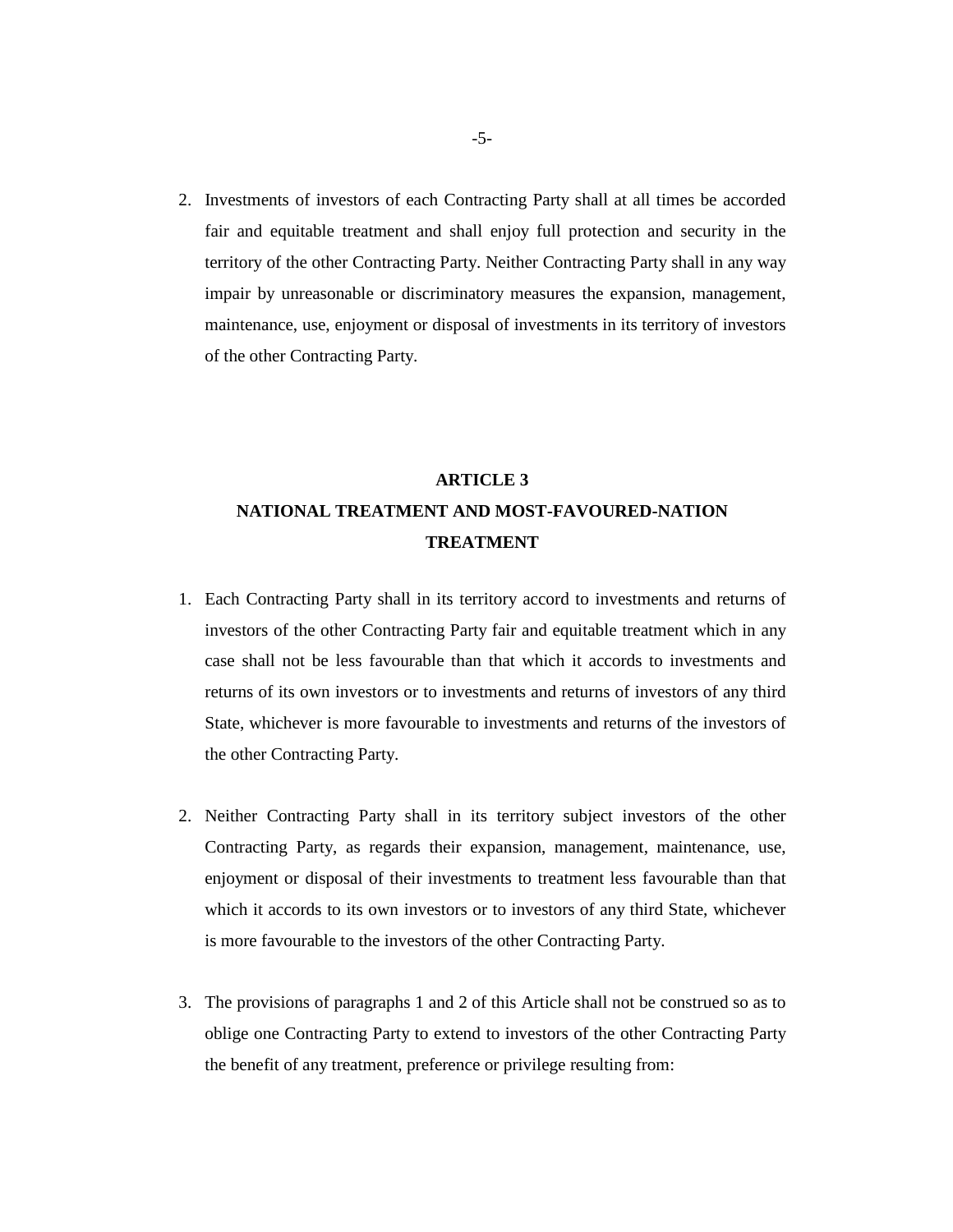- a) The membership of or association with any existing or future free trade area, customs union, monetary union, economic union, common market, or similar international agreements leading to such unions or institutions, or other forms of regional co-operation to which either Contracting Party is or may become a party; or
- b) International agreements or arrangements relating wholly or mainly to taxation.
- 4. Nothing in this Agreement shall prevent either Contracting Party from applying new measures adopted within the framework of one of the forms of regional cooperation referred to in paragraph 3 a) of this Article, which replace the measures previously applied by that Contracting Party.

### **ARTICLE 4 NATIONALISATION AND EXPROPRIATION**

1. Investments of investors of either Contracting Party shall not be nationalised, expropriated or subjected to requisition or to measures having effect equivalent to nationalisation or expropriation (hereinafter referred to as "expropriation") in the territory of the other Contracting Party except for a public purpose related to internal needs and under due process of law, on a non-discriminatory basis and against prompt, adequate and effective compensation.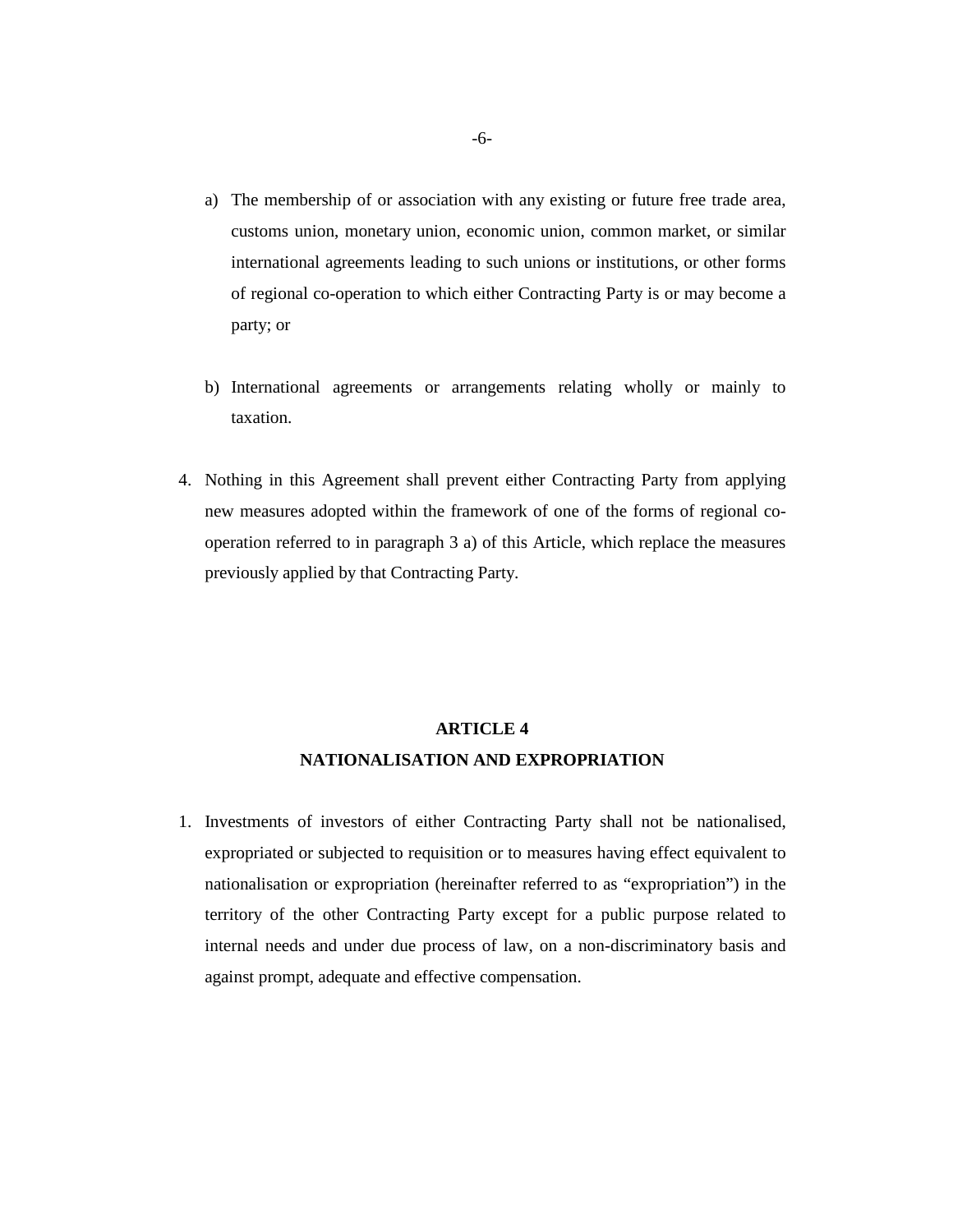- 2. Such compensation shall amount to the fair market value of the investments affected immediately before the expropriation or before the impending expropriation became public knowledge in such a way to effect the value of the investment, whichever is the earlier. The compensation shall include interest at a normal commercial rate for current transactions from the date of expropriation until the date of payment. The compensation shall be paid in a freely convertible currency and made transferable without delay, to the country designated by the claimants concerned*.*
- 3. The affected investors of either Contracting Party shall have a right, under the law of the Contracting Party making the expropriation, to prompt review, by a judicial or other independent authority of that Party, concerning the legality of expropriation, its process and of the valuation of the investment in accordance with the principles set out in this Article.

### **ARTICLE 5 COMPENSATION FOR LOSSES**

1. Investors of either Contracting Party who suffer losses including damages in respect of their investments in the territory of the other Contracting Party owing to war or other armed conflict, revolution, a state of national emergency, revolt, insurrection or riot shall be accorded by the latter Contracting Party treatment, as regards restitution, indemnification, compensation or other settlement, no less favourable than that which that Contracting Party accords to its own investors or to investors of any third State, whichever is more favourable to the investors of the other Contracting Party.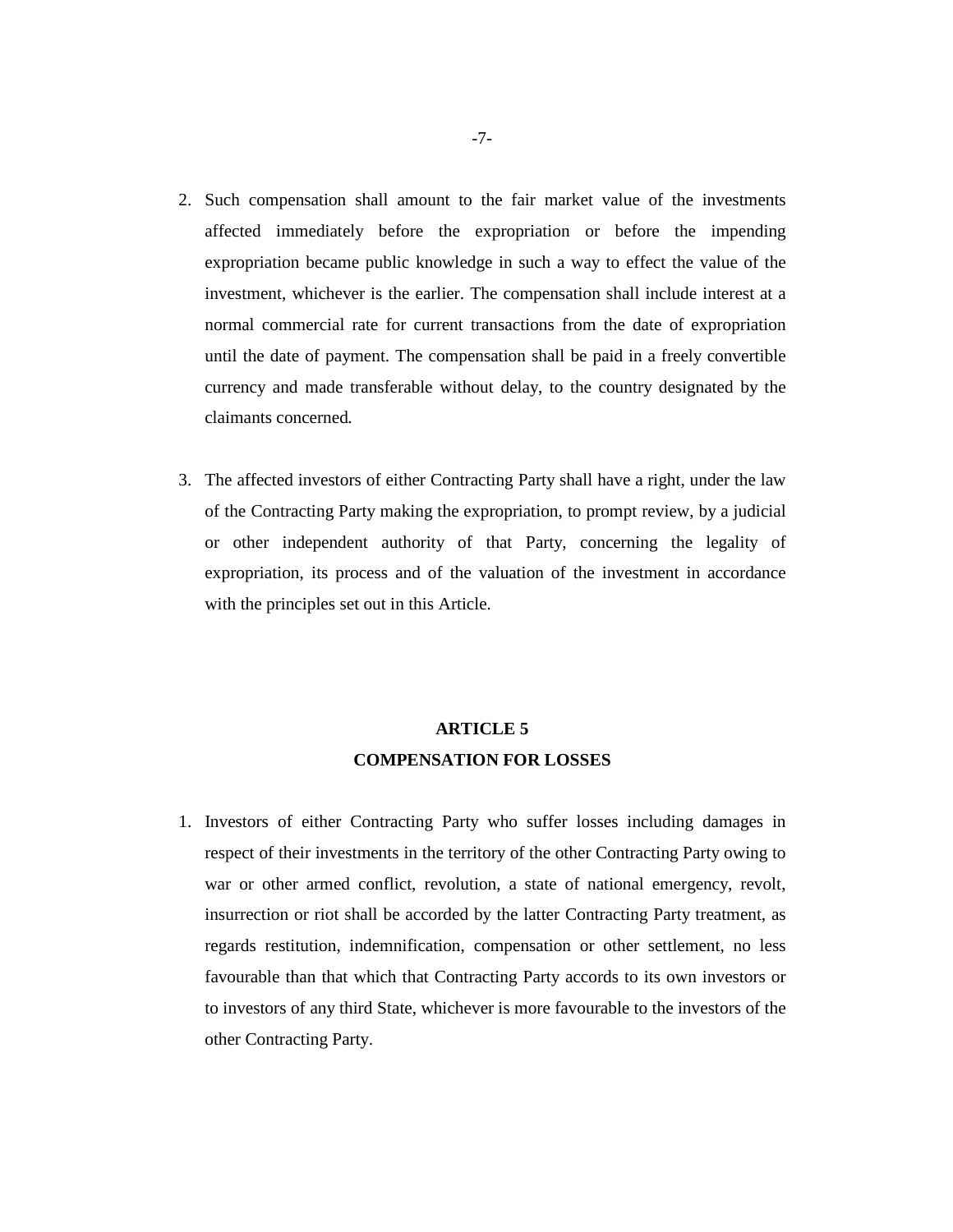- 2. Without prejudice to paragraph 1 of this Article, investors of one Contracting Party who in any of the events referred to in that paragraph suffer losses in the territory of the other Contracting Party resulting from:
	- a) requisitioning of their property by the forces or authorities of the latter Contracting Party, or
	- b) destruction of their property by its forces or authorities of the latter Contracting Party, which was not caused in combat action or was not required by the necessity of the situation,

shall be accorded restitution or just, adequate and effective compensation for the losses sustained during the period of the requisitioning or as result of the destruction of the property. Resulting payments shall be freely transferable in a freely convertible currency without delay.

## **ARTICLE 6**

### **TRANSFERS**

- 1. Each Contracting Party shall guarantee to investors of the other Contracting Party the free transfer of payments relating to their investments in and out of its territory. Such transfers shall include in particular, though not exclusively:
	- a) Initial capital and additional amounts necessary for the maintenance and development of the investment;
	- b) Returns and other current income from the investment;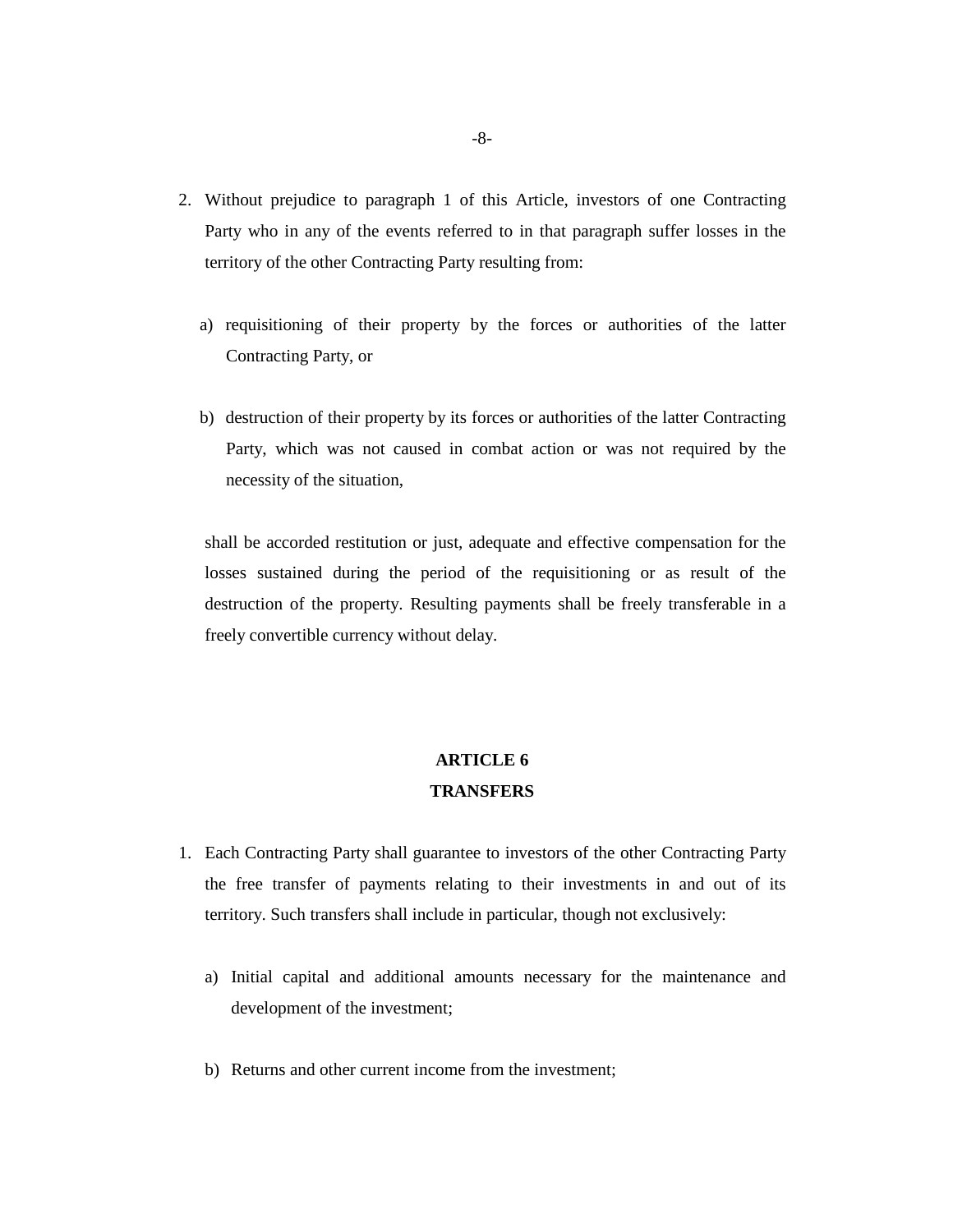- c) Funds in repayment of loans related to an investment;
- d) Royalties or fees;
- e) Proceeds from the total or partial sale or liquidation of an investment;
- f) Any compensation or other payment referred to in Articles 4 and 5 of this Agreement;
- g) Payments arising out of the settlement of a dispute according to this Agreement;
- h) Unspent earnings and other remuneration of nationals engaged from abroad who are employed and allowed to work in connection with the investment in the territory of the other Contracting Party.
- 2. Transfers shall be effected without any restriction and without undue delay in a freely convertible currency at the prevailing market rate for current transaction applicable on the date of transfer.
- 3. Transfers shall be considered to have been made "without undue delay" in the sense of paragraph 2 of this Article when they have been made within the period normally necessary for the completion of the transfers. Such period shall under no circumstances exceed three months.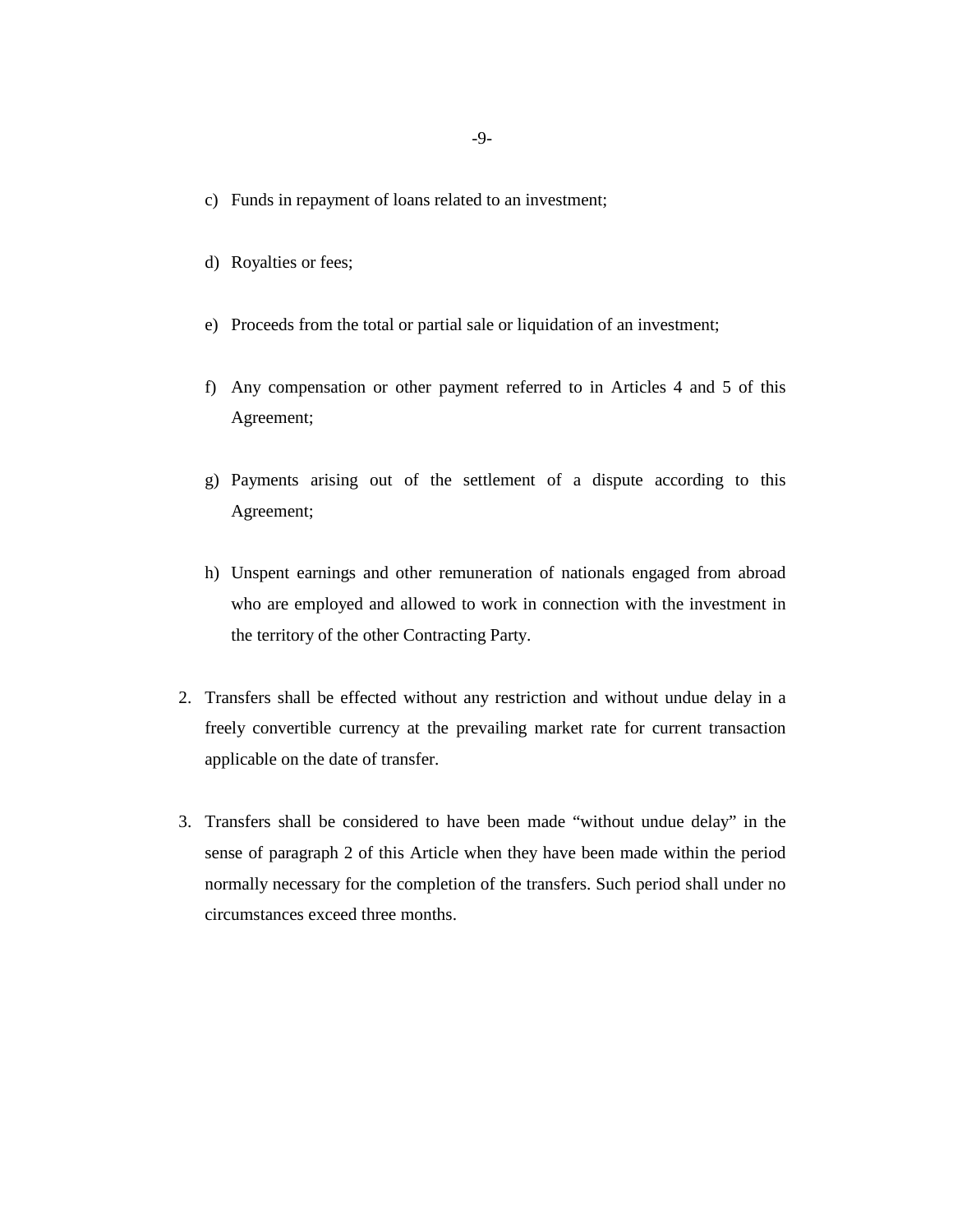### **ARTICLE 7 SUBROGATION**

- 1. If a Contracting Party or its designated agency makes a payment to its own investors under a guarantee or a contract of insurance against non-commercial risks it has accorded in respect of an investment in the territory of the other Contracting Party, the latter Contracting Party shall recognise, notwithstanding its rights under Article 10 of this Agreement:
	- a) the assignment, whether under the law or pursuant to a legal transaction in that country, of any right or claim by the investor to the former Contracting Party or its designated agency, as well as,
	- b) that the former Contracting Party or its designated agency is entitled by virtue of subrogation to exercise the rights and enforce the claims of that investor and shall assume the obligations related to the investment.
- 2. The subrogated rights or claims shall not exceed the original rights or claims of the investor.

#### **ARTICLE 8**

### **SETTLEMENT OF DISPUTES BETWEEN AN INVESTOR AND A CONTRACTING PARTY**

1. Any dispute which may arise between one Contracting Party and an investor of the other Contracting Party in connection with an investment on the territory of that other Contracting Party shall be settled amicably through consultations and negotiations.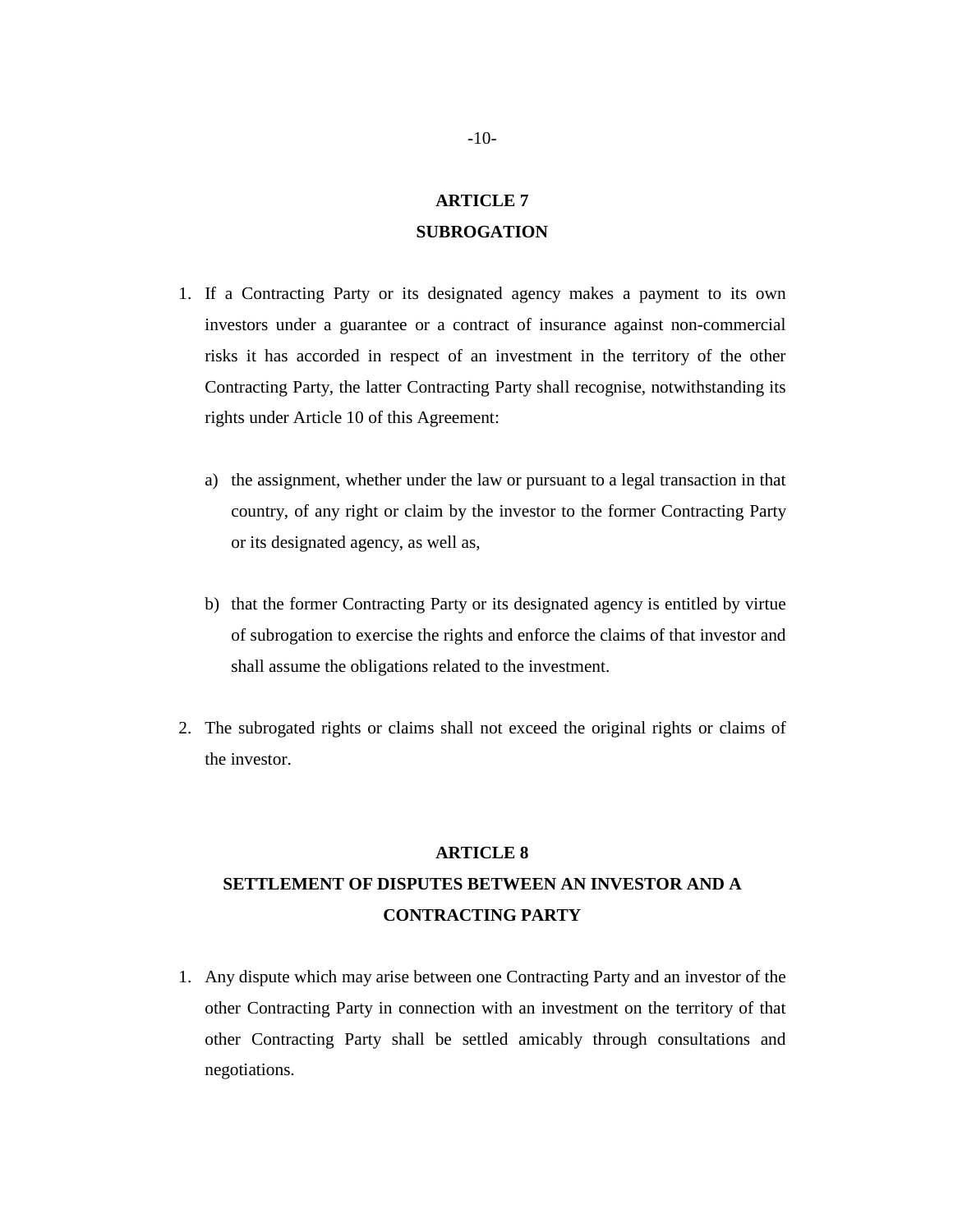- 2. If a dispute can not be settled in accordance with paragraph 1 of this Article within a period of six months from the date on which either party to the dispute requested amicable settlement, the investor concerned may submit the dispute either to:
	- a) The competent court or administrative tribunal of the Contracting Party in the territory of which the investment has been made; or
	- b) Ad hoc arbitral tribunal established under the Arbitration Rules of Procedure of the United Nations Commission on International Trade Law (UNCITRAL); or
	- c) The International Centre for Settlement of Investment Disputes (hereinafter referred to as "the Centre") through conciliation or arbitration established under the Convention on the Settlement of Investment Disputes between States and Nationals of other States opened for signature in Washington D.C. on 18 March 1965 (hereinafter referred to as "the Convention").
- 3. Neither Contracting Party shall pursue through the diplomatic channels any dispute referred to the Centre unless:
	- a) The Secretary-General of the Centre, or a conciliation commission or an arbitral tribunal constituted by the Centre, decides that the dispute is not within the jurisdiction of the Centre; or
	- b) The other Contracting Party should fail to abide by or to comply with any award rendered by an arbitral tribunal.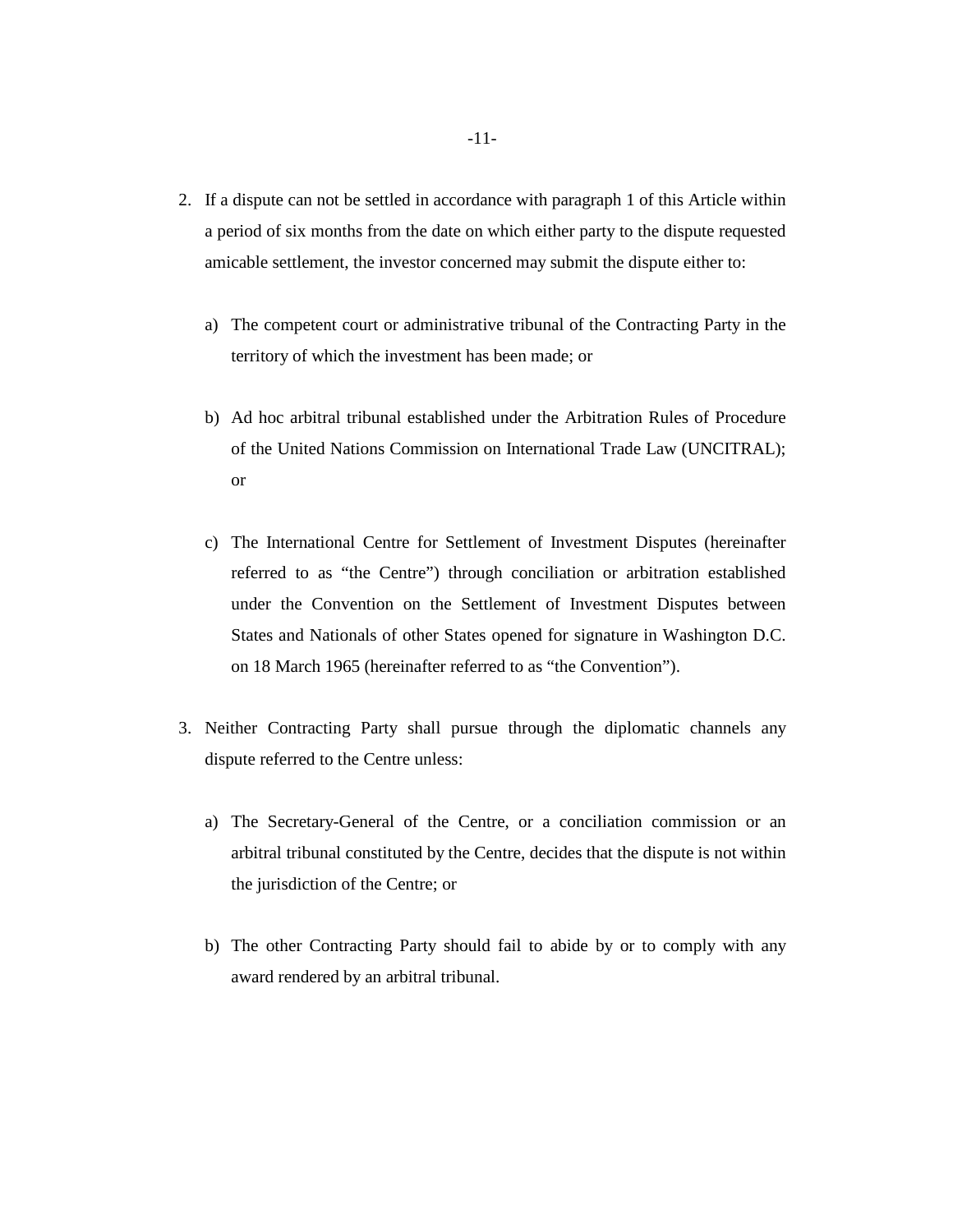- 4. The arbitration award shall be based on:
	- the provisions of this Agreement;
	- the laws of the Contracting Party in whose territory the investment has been made including the rules relative to conflicts of law; and
	- the rules and universally accepted principles of international law.
- 5. The arbitration award shall be final and binding on both parties to the dispute and shall be executed according to the law of the Contracting Party concerned.
- 6. During the arbitral or execution proceedings Contracting Party shall not assert as a defence, objection, counterclaim, right of set-off or for any other reason, that indemnification or other compensation for all or part of the alleged damages has been received or will be received by investor who is contenting party, pursuant to an insurance or guarantee contract against political risks.

### **CONSULTATIONS AND EXCHANGE OF INFORMATION**

- 1. Upon request by either Contracting Party the other Contracting Party shall, without undue delay, begin consultation concerning interpretation and application of this Agreement.
- 2. Upon request by either Contracting Party, information shall be exchanged on the impact that the laws, regulations, decisions, administrative practices or procedures or policies of the other Contracting Party may have on investments covered by this Agreement.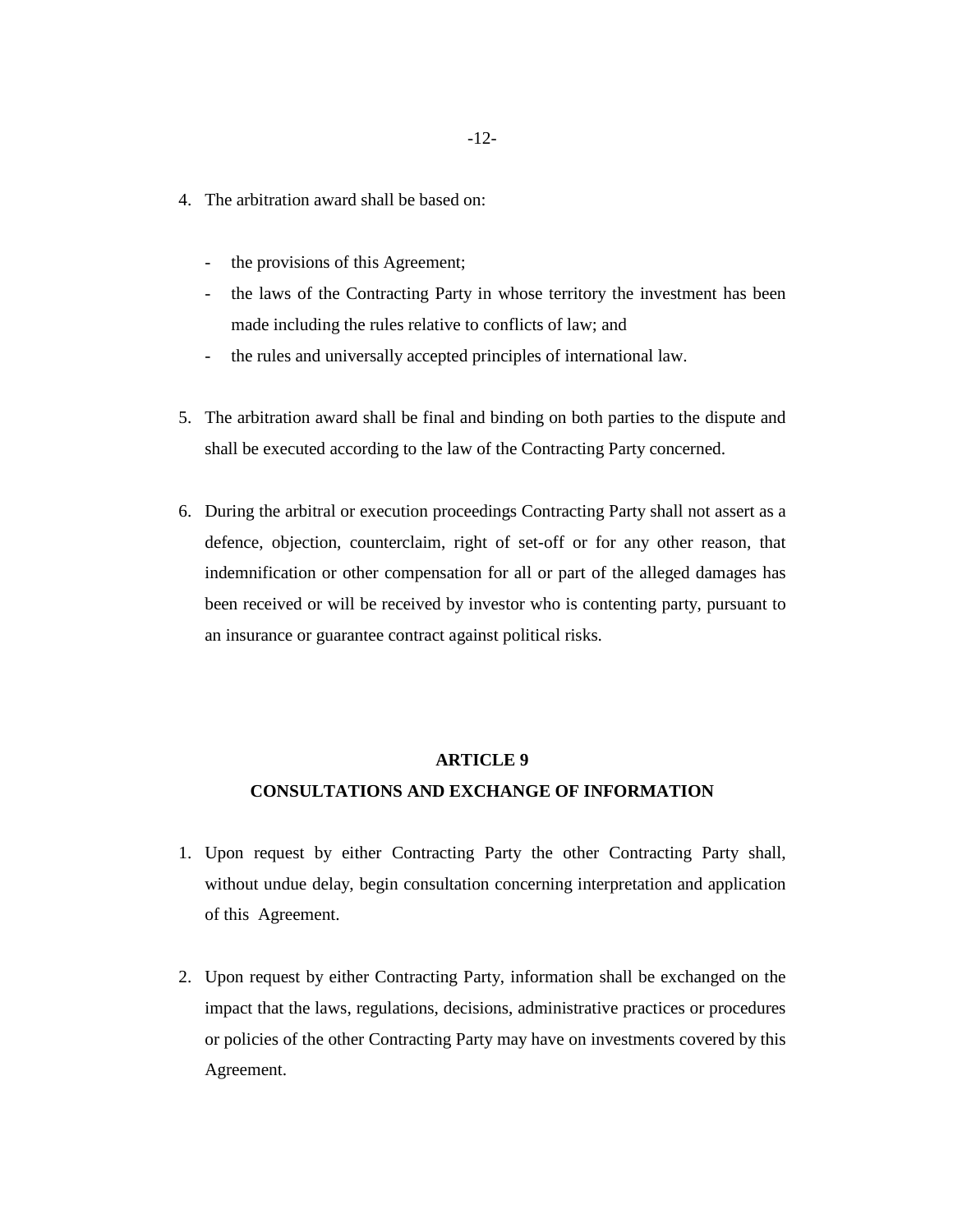#### **SETTLEMENT OF DISPUTES BETWEEN THE CONTRACTING PARTIES**

- 1. Disputes between the Contracting Parties concerning the interpretation or application of this Agreement should, if possible, be settled by consultation and negotiation through diplomatic channels.
- 2. If a dispute between the Contracting Parties cannot be settled in accordance with paragraph 1 of this Article within the period of six months from the date of request for settlement, the dispute shall upon the request of either Contracting Party be submitted to an arbitral tribunal of three members.
- 3. Such an arbitral tribunal shall be constituted for each individual case in the following way. Within two months from the date of receipt of the request for arbitration, each Contracting Party shall appoint one member of the tribunal. Those two members shall then select a national of a third State who on approval by the two Contracting Parties shall be appointed Chairman of the tribunal. The Chairman shall be appointed within two months from the date of appointment of the other two members.
- 4. If within the periods specified in paragraph 3 of this Article the necessary appointments have not been made, either Contracting Party may invite the President of the International Court of Justice to make any necessary appointments. If the President is a national of either Contracting Party or if he is otherwise prevented from discharging the said function, the Vice-President shall be invited to make the necessary appointments. If the Vice-President is a national of either Contracting Party or if he too is prevented from discharging the said function, the Member of the International Court of Justice next in seniority who is not a national of either Contracting Party shall be invited to make the necessary appointments.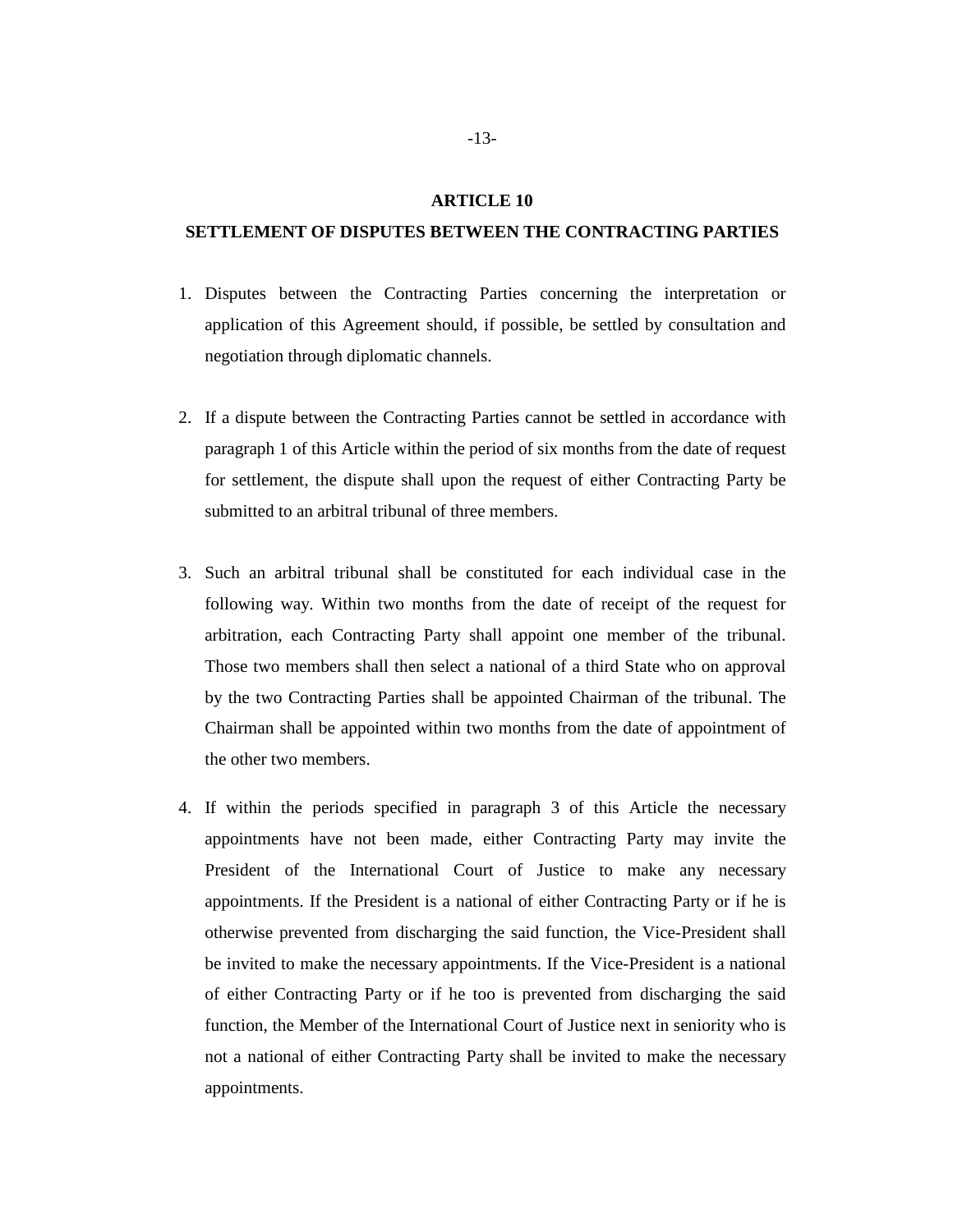- 5. The tribunal shall determine its own procedure.
- 6. The arbitral tribunal shall reach its decision by a majority of votes. Such decision shall be final and binding on both Contracting Parties.
- 7. Each Contracting Party shall bear the cost of its own member of the tribunal and of its representation in the arbitral proceedings; the cost of the Chairman and the remaining costs shall be borne in equal parts by the Contracting Parties. The tribunal may, however, in its decision direct that a higher proportion of costs shall be borne by one of the two Contracting Parties, and this award shall be binding on both Contracting Parties.

### **ARTICLE 11 APPLICABILITY OF THIS AGREEMENT**

The provisions of this Agreement shall apply to future investments made by investors of one Contracting Party in the territory of the other Contracting Party, and also to the investments existing in accordance with the laws of the Contracting Party on the date this Agreement came into force. However, the provisions of this Agreement shall not apply to claims arising out of events which occurred, or to claims, which had been settled prior to its entry into force.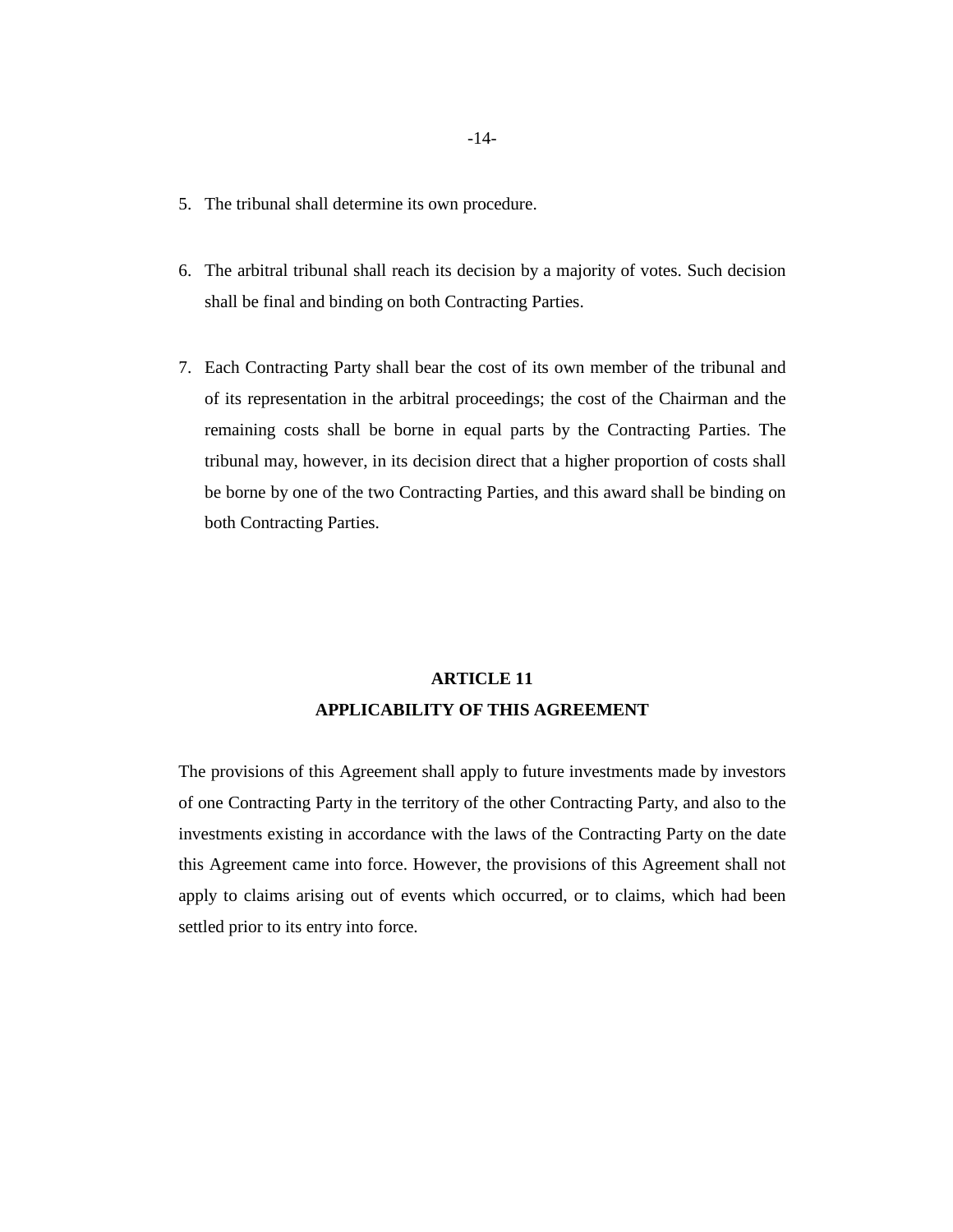### **APPLICATION OF OTHER RULES AND SPECIAL COMMITMENTS**

- 1. Where a matter is governed simultaneously both by this Agreement and by another international agreement to which both Contracting Parties are parties, nothing in this Agreement shall prevent either Contracting Party or any of its investors who own investments in the territory of the other Contracting Party from taking advantage of whichever rules are more favourable to his case.
- 2. If the treatment to be accorded by one Contracting Party to investors of the other Contracting Party in accordance with its laws and regulations or other specific provisions of contracts is more favourable than that accorded by the Agreement, the more favourable shall be accorded.

### **ARTICLE 13**

### **ENTRY INTO FORCE, DURATION AND TERMINATION**

- 1. Each Contracting Party shall notify the other in writing of the completion of the internal legal formalities required in its territory for the entry into force of this Agreement. This Agreement shall enter into force on the thirtieth day after the date of the second notification.
- 2. This Agreement shall remain in force for a period of ten years after the date of its entry into force and shall continue in force unless terminated in accordance with paragraph 3 of this Article.